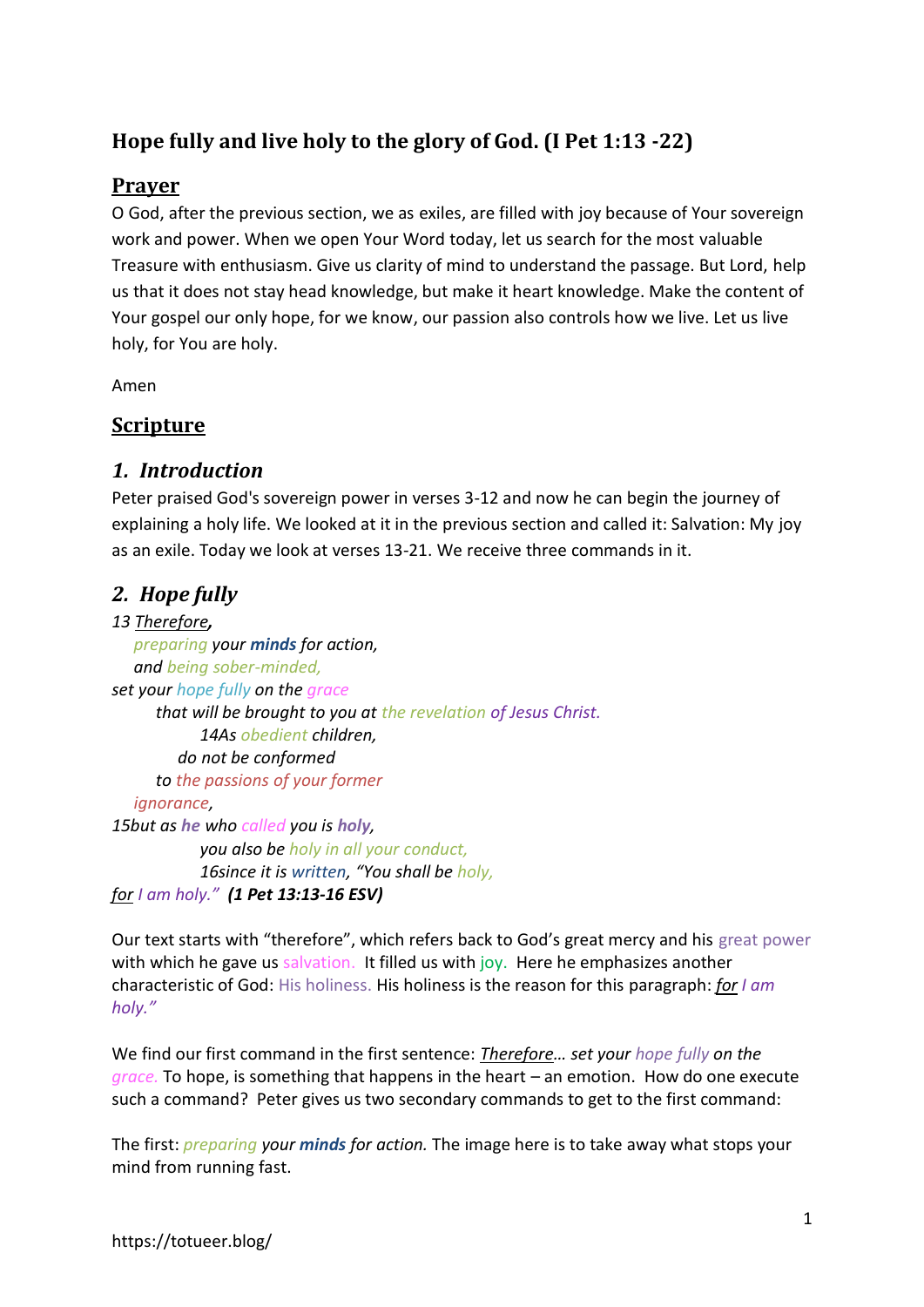The second: *and being sober-minded.* The image used here is that someone who is drunk cannot think clearly.

Thus, the two things we need to do to execute the "hope fully" command in our hearts, has to do with our minds. Our minds go back to the "therefore", to all the reasons to praise God. The mind then feeds it to the heart to passionately hope on that grace.

Don't miss the word "fully" here. This your only hope! As we confess: Our only hope is that we belong to Jesus Christ. For now, our knowledge and understanding is in part, but when He comes again, He will reveal himself fully.

# *3. Live holy*

Verse 14 describes us as obedient children. Thus, in verse 13 it started at the mind, it overflowed to the heart and filled it with hope and now it goes to the body to be obedient. Verses 14-16 shows us how.

He starts in verse 14 to show us what we shouldn't do. We follow the indentation and start with verse 14 from the bottom to the top:

- 1. Formerly you were ignorant (didn't know God)
- 2. Then you had passions for other things
- 3. and therefore, you conformed to these passions

Verse 14 showed us what not to do, verse 15 shows us what we should do, our second command: *14As obedient children… you also be holy in all your conduct,*

The reason why we should live differently, is firstly because He called us. Here he refers back to verse 3, elect (chosen) exile and that lead to verse 3 being born again. The second why we should live differently, is because He is holy. He, the holy, one chooses; He calls and he causes us to be born again. That knowledge, brings hope and obedience. It is striking that He quotes this second reason from the Word, our source of knowledge.

*1And the Lord spoke to Moses, saying, 2 "Speak to all the congregation of the people of Israel and say to them, You shall be holy, for I the Lord your God am holy. (Leviticus 19:1-2)*

We cannot have a relationship with God, the holy one, but also our Father, if we are not holy, obedient children. The only way that can happen, is through receiving the knowledge that all of this comes from Him. That is the only thing you can fully hope on and that overflows to a new life.

## *4. Act with reverence: Live to His glory.*

*17And if you call on him as Father who judges impartially according to each one's deeds, conduct yourselves with fear throughout the time of your exile,* 

*18knowing that you were ransomed from the futile ways inherited from your forefathers,*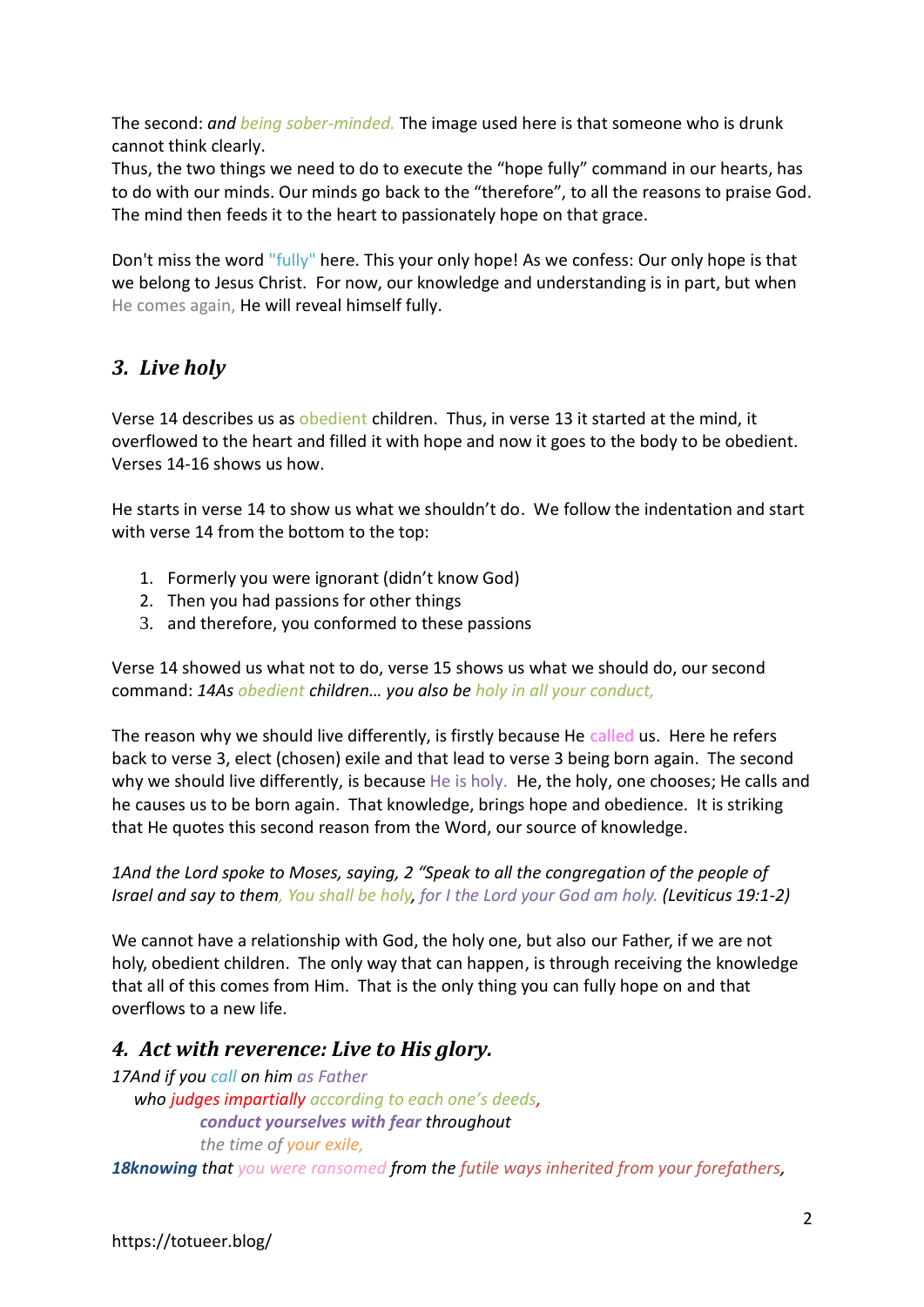#### *not with perishable things such as silver or gold, 19but with the precious blood of Christ, like that of a lamb without blemish or spot. (1 Peter 1:17-19, ESV)*

Verse 14 called us obedient children. This verse now links to that, with the implication: And if… The implication, that we can call on Him as Father, who is holy, scares us when we look at how he puts it in verse 17: He judges impartially according to each one's deeds. For that very reason he told us in the beginning to hold on to our knowledge of God. He not only reveals Himself as a just God who judges. For that reason, verse 18 jumps back to the wonderful Gospel with the same approach of filling our minds: **"knowing..."**

Then he shows us that we have been ransomed. From what? From judgment because of our futile ways! A ransom not paid with gold, but through the precious blood of Christ. What is the reason we had to be ransomed from judgment? We led a meaningless life. We led a life were we did not follow the will of God, but lived according to what we learned from our ancestors.

Just like in the Old Testament, a lamb must be slaughtered for our sins. Something has to die in our place. The only Man who was completely holy: spotless and without blemish. We do not have to be afraid of God's judgment. We know…

What should we do then, if we understand it all, in this time, in which we live as exiles? This is our third command in verse 17, something we want to do wholeheartedly "*conduct yourselves with fear"*

We now live in such a way that people do not see our old meaningless life, but the preciousness of Jesus Christ. That they see Him as the spotless Lamb who redeemed us from that meaningless life. He is our only treasure - more valuable than silver and gold. When people then see that we live and act differently in this time as exiles and even in suffering, trusting in God alone, He gets the glory. It is a life in awe of Him, a life of reverence for Him.

*20He was foreknown before the foundation of the world but was made manifest in the last times for the sake of you 21who through him are believers in God, who raised him from the dead and gave him glory, so that your faith and hope are in God. 22Having purified your souls by your obedience to the truth for a sincere brotherly love, love one another earnestly from a pure heart (I Pet 1:20-22, ESV)*

Peter summarizes for us today's passage here in verses 20-22 as follows: Our knowledge about God leads to faith and hope in Him that overflows to a holy life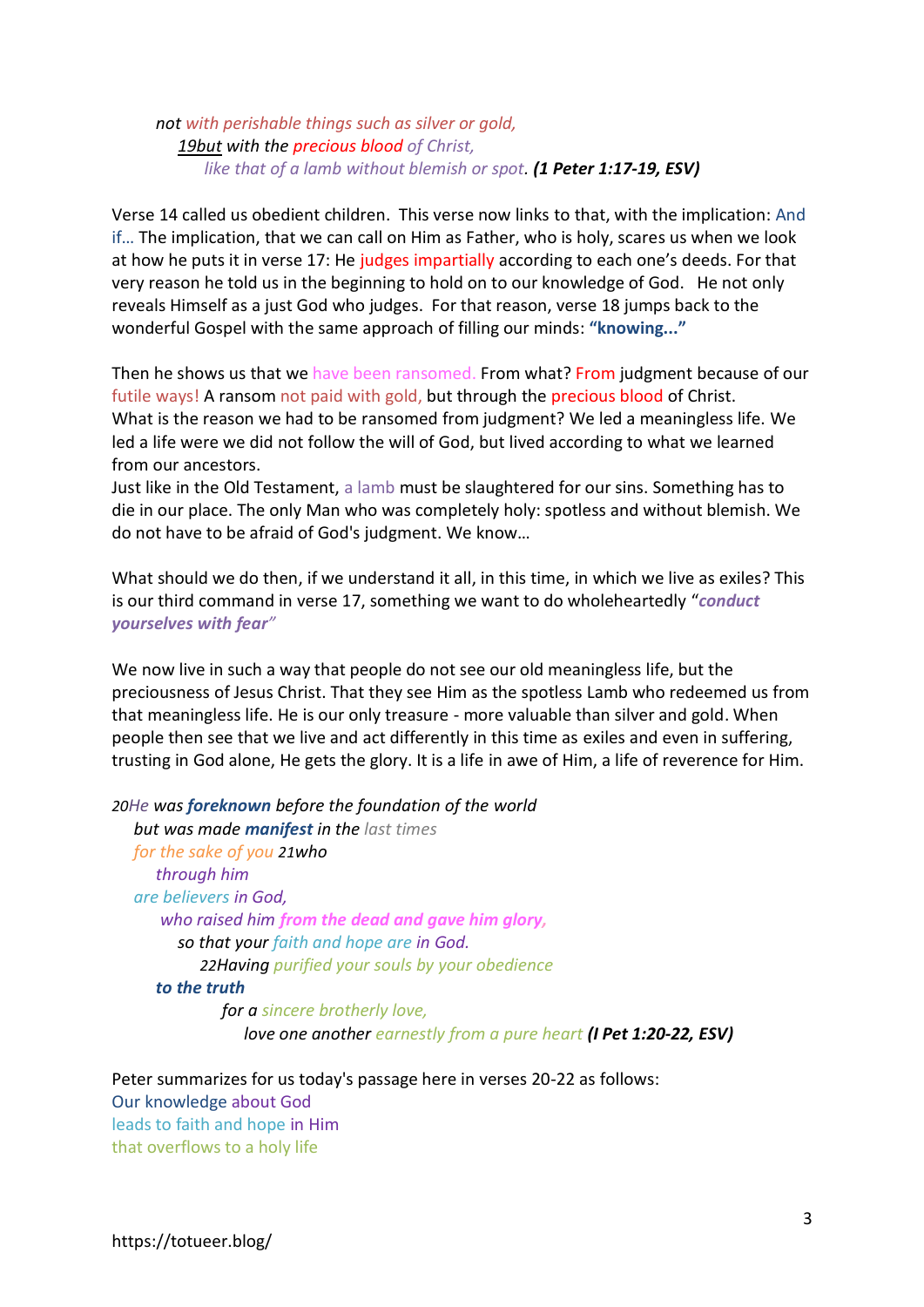Let's look at how he paints it for us:

God knew Jesus Christ even before the foundation of the world. For the sake of the exiles who received the letter, he was only revealed in their time. But it's not just for the readers of Peter's letter, it is also for us who are reading this. What is written here, is for you who believe in God. He then again emphasizes two things that God has done: He raised Jesus Christ and glorified Him and through Him, he gave us faith. So, we are not only redeemed from our sin by His blood, but we also know He keeps us and our inheritance until He comes again.

That is why our faith and hope are focused on God.

Our inner being is changed in such a way (through the knowledge of God) that it overflows into acts of obedience and brotherly love. If Peter then ends with the command: You must love one another, it is not something we should try to do. It is a joy that is sincere and overflow from our pure hearts.

#### *5. Conclusion*

We saw three things today:

- 1. We are called through the Holy: Be holy
- 2. The Holy father judge According the deeds: **Act with reverence**
- 3. Our knowledge about God Leads to faith and hope on Him which overflows to a holy life

Peter first called us with: therefore remember with your mind and hope fully on the grace before it could flow into a holy life.

And even if the Father judges according to actions, we do not have to worry, because:

you are redeemed/ransomed by the spotless Lamb's precious blood from your meaningless life

At point three we saw the way we gain knowledge about God that leads to faith is: God knew Christ beforehand, He reveals Him now and let us hope and believe on Him It then flows into a holy life. One of sincere pure hearts that love

Our theme for today: **Hope completly (fully) And live holy To the glory of God**